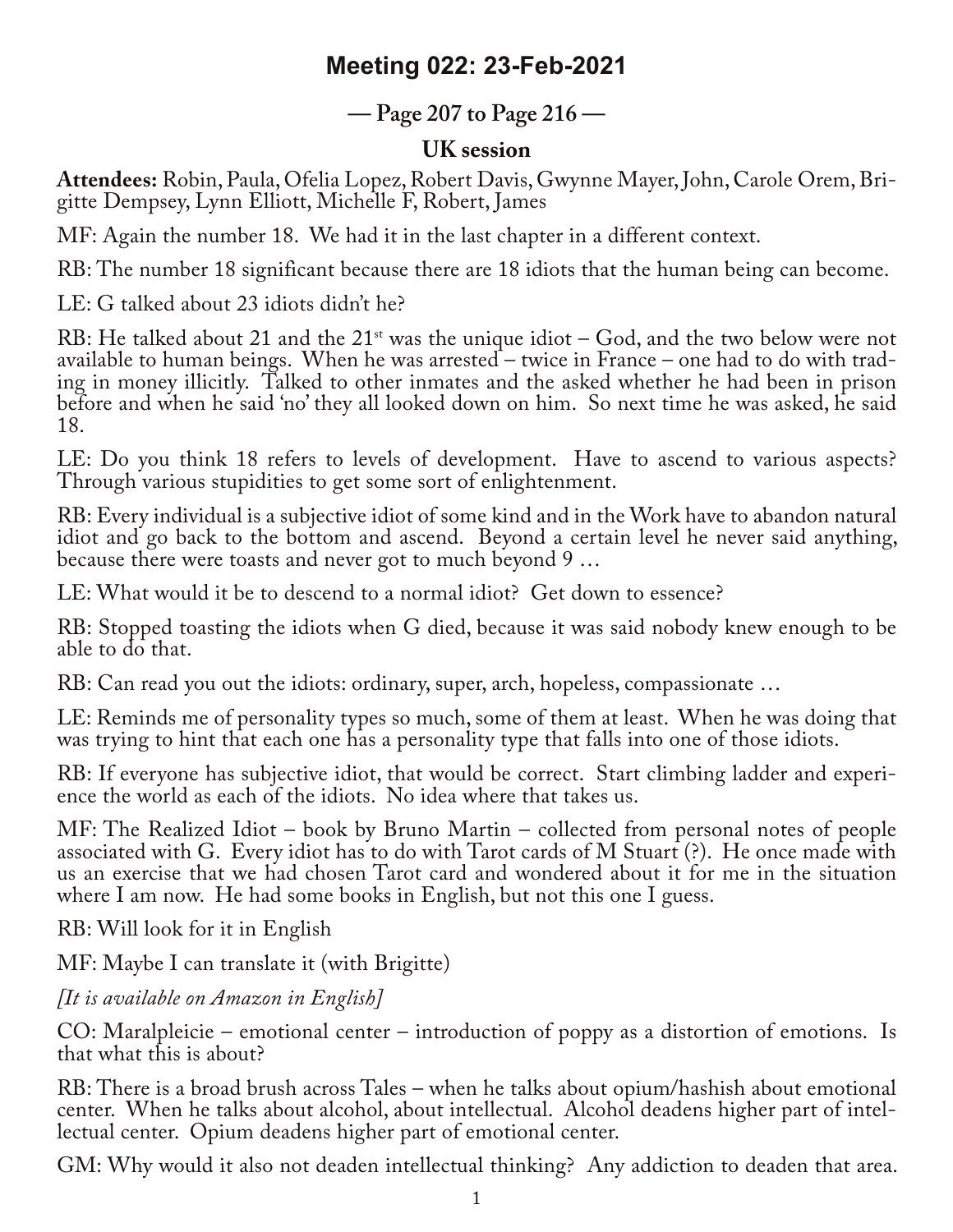One more important than the other – opium with emotional.

RB: My brother once tried to destroy his life with morphine at one time. He also tried to destroy his life with alcohol. When he was in a drunken stupor, not intelligible at all. G did aa lot of work as a hypnotist in curing addicts – to make money – and could do that and charge well.

GM: Connection between toast of idiots and using alcohol – alcohol had to be part of the toasts and diminishing part of the intellect to get to …

RB: Scepticism – people said that alcohol made them more present and it hasn't had that effect on me.

MF: I never drank alcohol until recently. There was a feast and had some vodka and could speak fluently. If it has some effect on intellectual center in this case a good thing.

RB: There have been tests on alcohol and performance and the problem is it raises and reduces performance.

GM: Purification process? Are the idiots in higher centers as well?

RB: Everybody is idiot, even God is idiot.

LE: If you don't take too much alcohol, must calm down anxiety, emotional center. If they start having a problem with alcohol not the case.

RB: What it is doing is there is frequent bickering between psyche and the other is emotional and I think the emotional side is better able to manifest because it isn't being reined in by the driver of the carriage.

RB: Gulgulian? One of those words that is clever – roses, roses – Armenian. What are the Pirmarals and why are they seeking them?

GM: On a bed of roses?

RB: If you take opium

J: Pirmaral were deer and the horns had some sort of elixir good for health.

RB: Can take that further?

RB: Pir – honorific for Sufi master. Horns are symbol of wisdom.

RB: People who are hunting them are seeking knowledge and the place is named after them.

BD: Biodynamic gardening – powdered antler horn used to help growth of plants – Rudolf Steiner.

RB: No idea what deer horn is made of and what may be used for. In sweat lodge with Apaches they create big fire and put stones in and they bring the hot stones in center of tent. They use antler horns to carry the stones – sacred in some way.

BD: Could collect them when they drop them at the end of the year.

R: Horns aren't on deer – have antlers. When Steiner talked about horns from bovine family. It can go extinct, but not the deer – they grow back every year.

P: Symbolic rather than literal.

GM: Isn't Beelzebub a goat?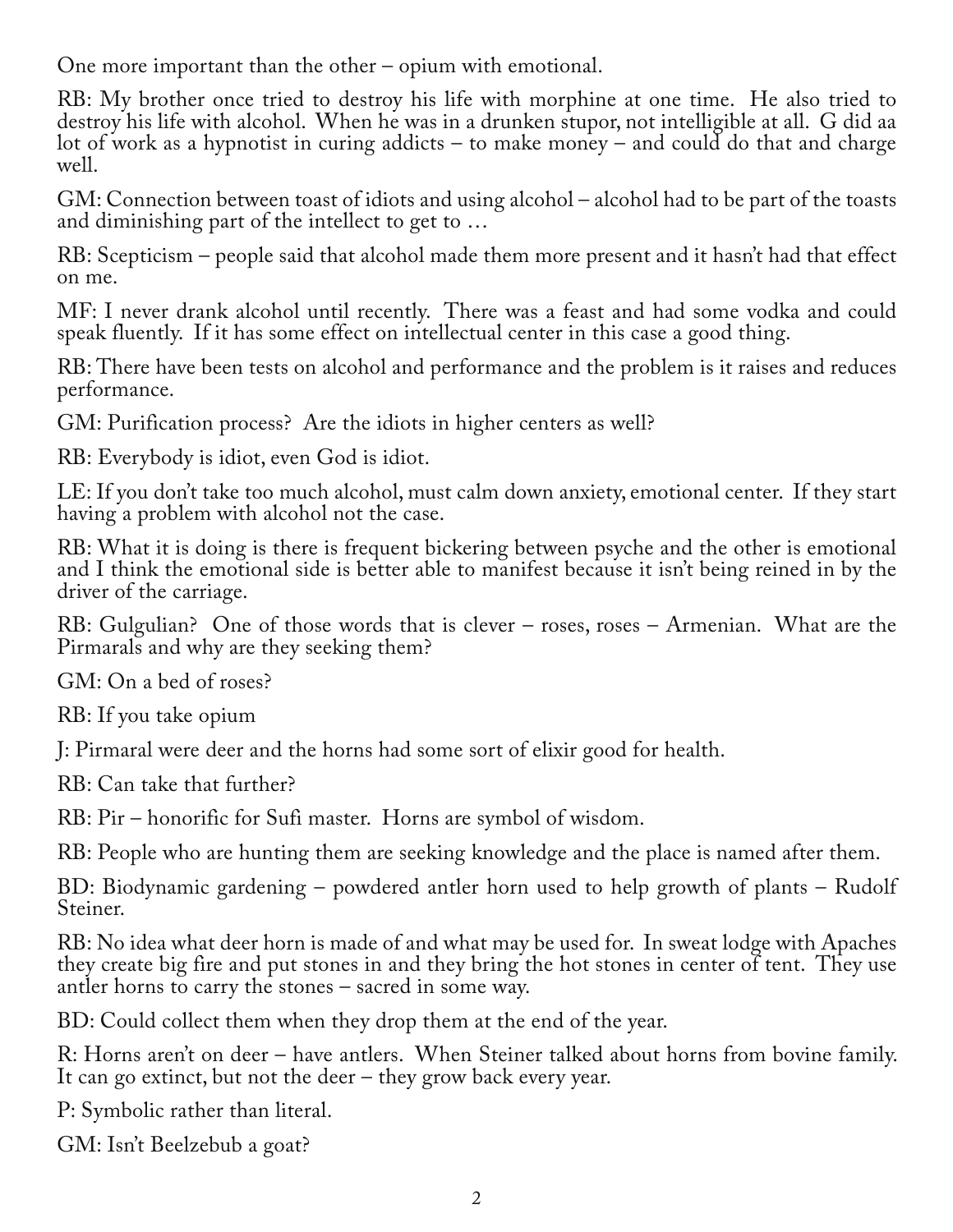RB: Don't think he is a goat. Depiction by Catholic Church.

GM: If not a goat and not from fallen angelic realm, then what?

RB: He is from fallen angelic realm …

BD: Legends of Peter Pan – horns and hoofs

J: Bottom of p208 and start p209 – they have no special name for them (deer). Biodynamics – take cow horns and fill with horse manure and bury them in the ground for about a year and then use the substance for fertilizer or compost purposes. Animal manure extracts something from the horns …

RB: Maral – red-tailed deer. Pirmaral is not a Maral. No special name, indicates not referring to deer. Caspian red deer is the Maral. Noble Deer.

P: Why did they take the family?

RB: Couldn't establish new tribe.

BD: Couldn't marry the daughter.

RB: Fertile area and has been populated for a very long time.

GM: Are the two rivers connected with the Caspian Sea – still?

BD: Also Kolhidious and Beneficence – sound like opposites.

R: Doesn't Kol mean black?

LE: Euphrates and Tigris?

RB: Would have to have landed in the Persian Gulf and not sure why that would be called the Sea of Beneficence.

MF: City Gob on SE shore of the sea. Far away from Caspian Sea now …

GM: In the beginning – 12,000 years ago – was it possible that there was a body of water on that city?

MF: Have tried to map out the places that G mentioned – Gob and Mesopotamia far away from each other.

J: Shared a map of the area from an A&E talk.

[See next page]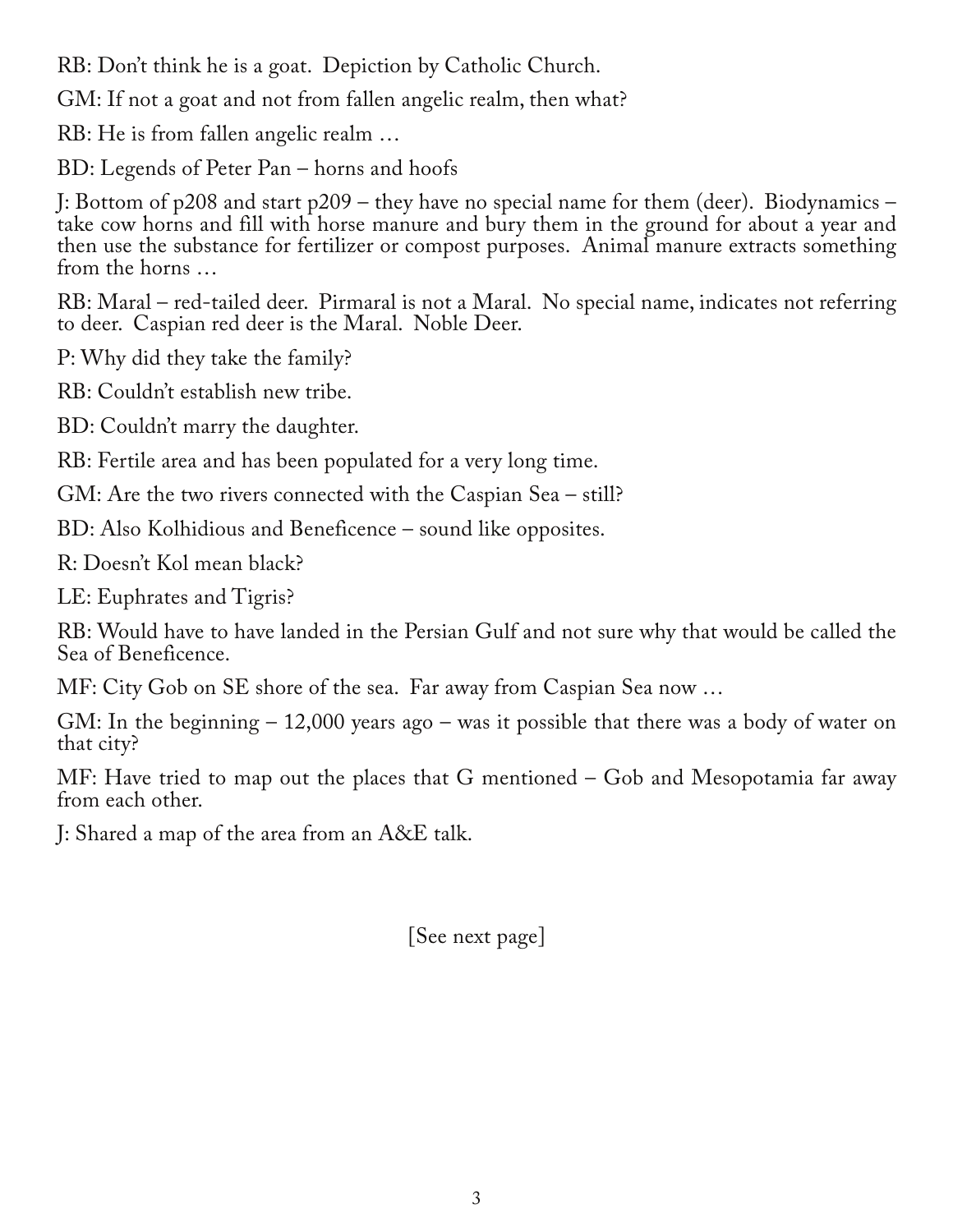Figure 3. Locations of Beelzebub's descents  $(X)$  and *Occasion* moorings  $(0)$ .



P: Remember that talk and it became clear to me that The Tales isn't an accurate historical account. Helped me to think more about allegorical meaning.

GM: Multiple layers of meaning.

RD: What age are we looking at in development?

RB: Age of majority – 18-21

J: Just reached responsible age?

RB: Three centers matured and process of sand covering things. Described as transapalnian perturbations. Loss of Atlantis – childhood disappears, age of majority later. Discussions later about what happened when Atlantis sank …

BD: Back to horns – symbology of Capricorn crashing through – when he gets horns back, more like deer antlers.

RB: Definitely after fashion of deer antlers crowned with at the end.

RB: Beelzebub described at the beginning the 3 brained beings on the planet earth and don't have hooves. Foot connection with life and saying we need to present ourselves emotionally and we have shoes on our feet and don't have hooves. Hooves signify 2-brained.

RB: Devil representative of 2-brained beings. Under the rule of the devil and feed the moon and devil representative of moon and influences human beings.

GM: Do they stay in world 96 forever?

RB: Some 3-brained beings don't use more than 2 and are food for the moon.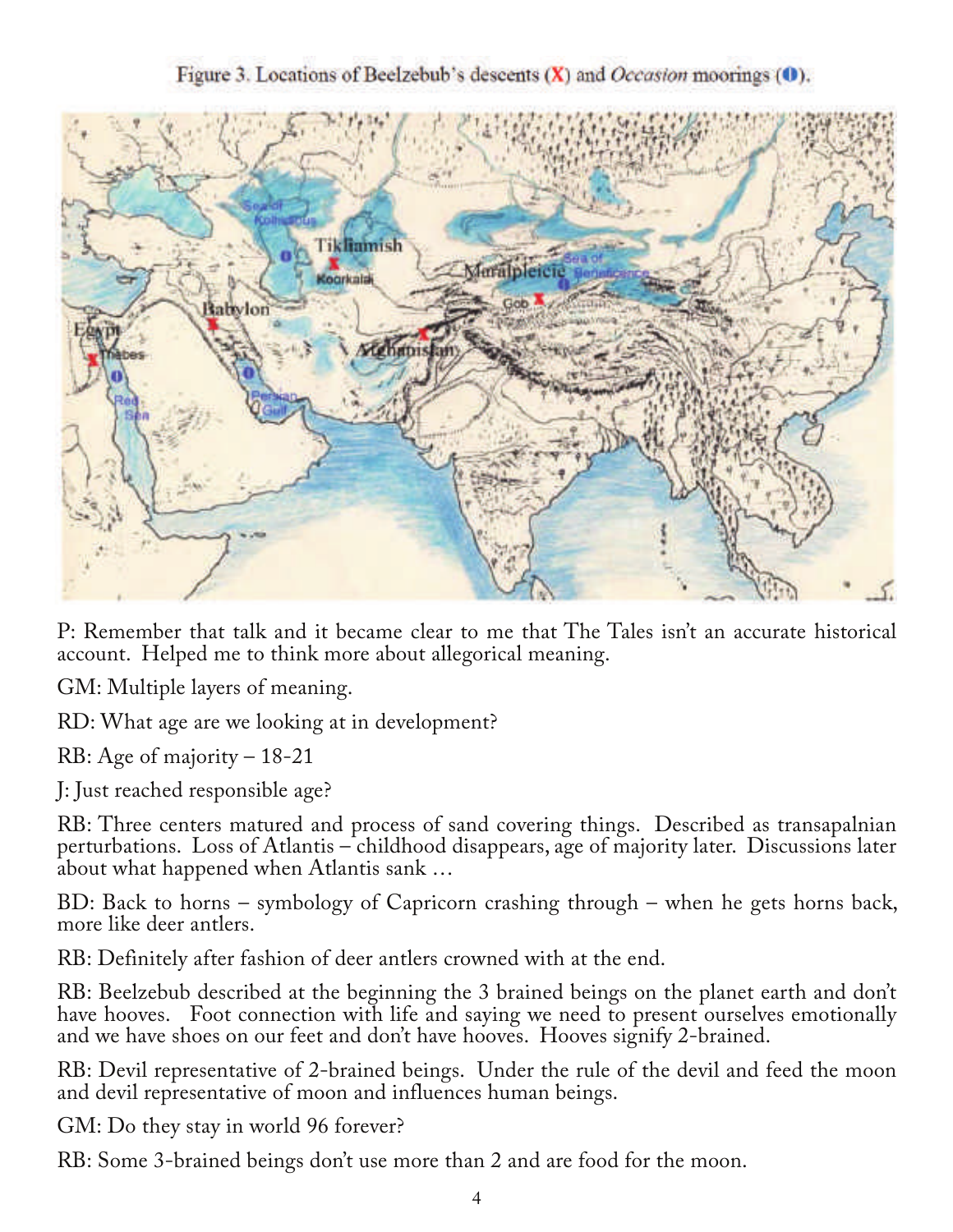GM: Poppy seeds. People attracted to something that would purify higher centers with poppy seeds or alcohol. Not part of self-calming, part of higher order. In 60s doing all kinds of trips to legitimise our higher centers. Want to validate … Peyote, Ayahuasca – something about these plants that is not about addiction.

LE: Doing alcohol or other similar behaviour – doesn't help us. Most of us can't handle it.

BD: There is a story of G giving a concoction to people for them to be able to observe how their personality is different from emotions.

RB: G made a point that there are schools that use substances to help people see better. What actually happens is people don't know how to use these substances.

GM: People who become schizoid, but think some people have had insights. I did tremendous lectures on mushrooms that I can't even remember. I know there are insights.

J: If you read the unpublished notes of The Rope, G was giving the members a substance and used to inject it. In a later part of the book is a story of a Jewish pharmacist called Dover's Powders that is supposed to have Opium in it … and the public don't know.

GM: Women of the Rope sent away to work on themselves further – so injection didn't work. Time element and receptivity of body.

RB: if this is the emotional center – tendency to sacrifice 2 brained beings. Strongly associated with Opium here. How do we fix the tendency of emotional center to deaden itself. What should we do? Substances, or psychological trick.

J: Bringing your family. Coming from Atlantis before it sunk. Going back to childhood and bringing something – ancestors.

GM: Essence gets blocked – if it is Atlantis in us – by all the different locations in the body.

RB: In Tikliamish growing 2 brained beings and cutting throats on alters – by violence. Here putting them to sleep.

LE: Even though I do eat animals, never felt absolutely OK about it. Reduced how much and what I consume. Alcohol and any mind-altering substance, easier to let things slip by. Don't know what has made a difference, but my consumption of alcohol has gone right down recently. Think the people in the Poppy business could convince themselves that it was OK to kill chicken or whatever.

RB: I can add this. Past couple of years – I can have a glass of wine or whisky and in the last couple of years have noticed that there is no possibility of a higher state after that. No accidental possibility of self observation moment after that. It is a decision to do it when I do and sacrifice the rest of the day. Something I read in Islamic sources – interesting that they use drunk as a symbol of love of the absolute.

LE: Didn't want to be impaired in any way. Reality is difficult at the best of times. Going into new relationships insisted no alcohol involved. If I consciously want to have a drink and with a full meal or to have fun – think it is slightly different, but know it isn't possible to have any‐ thing real.

GM: The older I get the more I want to be alert. I used to drink and it didn't affect my alert‐ ness. I don't want to miss information. If I have a couple of glasses of wine … can't be alert.

LE: Clearly an issue – if you don't drink it brings attention.

GM: In old G groups used to wish they would drink.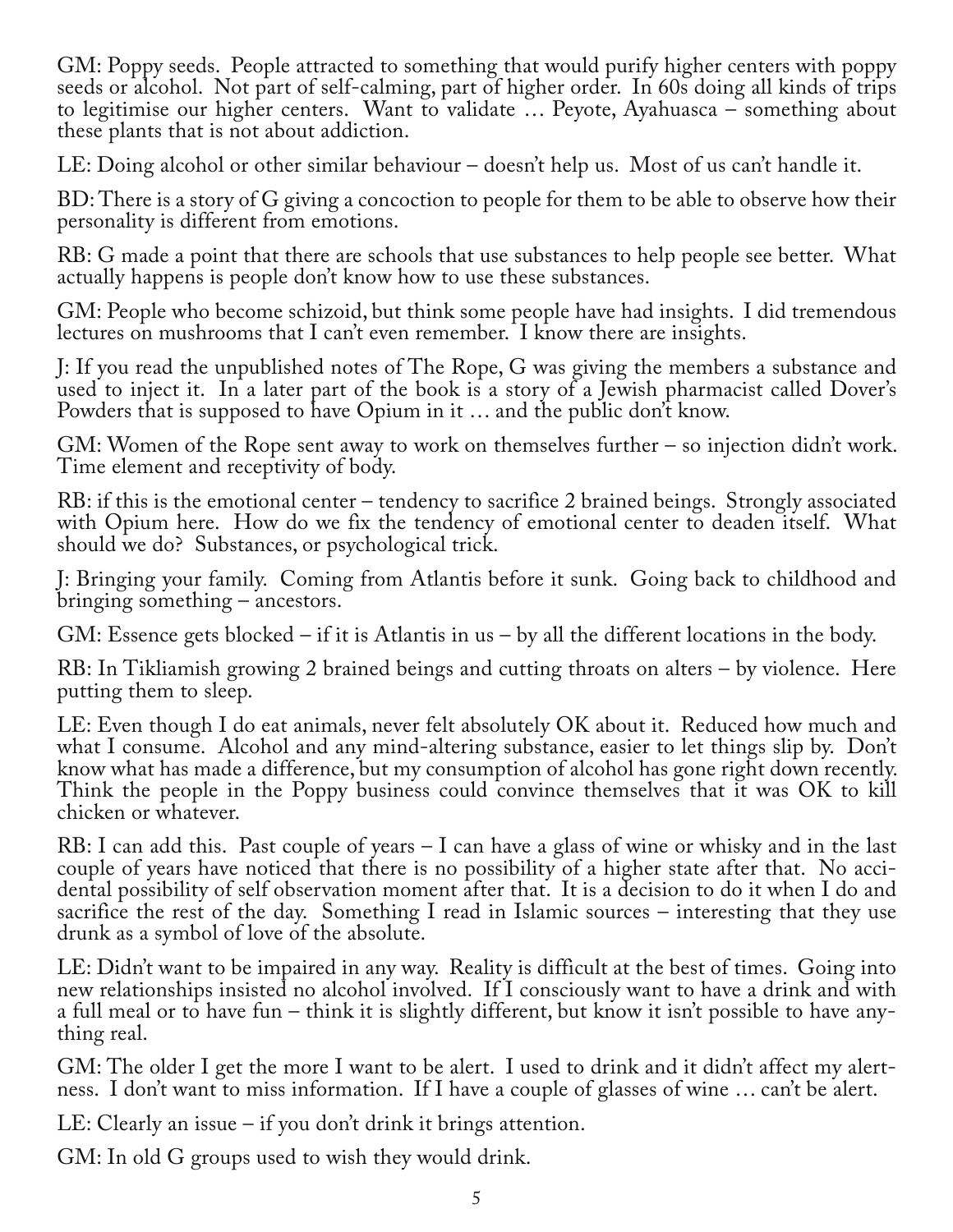RB: I think Ouspensky had a disease, and he infected all his pupils – lose sense of humour and become serious in all situations where seriousness is a bad idea.

RB: Rimala – means white antelope in Arabic.

RB: Maral, I get, but not so much -pleicie.

RB: Thinking of starting a reading group for Meetings With Remarkable Men and Life is Real. Need to have read the Tales to be able to get anything from it. All allegorical.

RD: Fishes and birds – Greeks and wishing. The king – Zion. Con?

RB: Heavenly paradise achievable on Earth.

P: Possibly con 'with' or conu 'knowing'

GM: Fishes to do with Pisces – feeling, water

## **US Session**

**Attendees:** Robin, Paula, James, Bobbie, Stephen Frantz, Sandra Whitmore, Anne Little, Jeff Tripodi, James O'Donnell, Richard Miller, Ronald Lee, Anthony Tan, John Amaral

SW: GM sent us a tape of the Trevor Stuart talk on exact language. Impartial thinking is blen‐ ded points of view, allegories carry multiple meanings that are not random … modifiers …

Helpful as I was reading these particular pages.

RB: Writing something at the moment focusing on this – isn't really possibility of fathoming the gist without approaching it through allegory. The literal interpretation of the text doesn't take you far at all. The emotional response to reading or hearing it read will get you somewhere … takes a long time to get the allegory.

SW: Maybe multiple points of views of allegories. Single meanings or multiple?

RB: Question as to what you mean by multiple meanings. Fundamental – analogies between distinct cosmoses and between internal and external world. Not a new phenomenon, but G does it all over … unlikely that anything would have a single meaning.

BP: The fact that there are two titles to the book makes me think that it goes in more than one direction.

RB: The title that G gives for this book when he is referring to in its own text is an Objectively Impartial Criticism of the Life of Man. That particular title has a mix of small and large text and the title Beelzebub's Tales to His Grandson is full caps – indicates sacred. Can extract where he is talking about man in a literal difficult to misunderstand fashion. Also mixed up with Mullah Nassr Eddin. Opening up what BP said. Question about this passage is what is it about?

J: Is it about will? Horns on Pirmaral – reminds me of primal. In Orage's commentary, will symbolized by the horn. Take the horns from the animals and pulverize into powder, not as solid or strong as real will.

SW: Appreciate that, particularly because I couldn't remember what horns symbolize. Later horn cure for all diseases. Will cure for all diseases. Using it as a drug. Seeing the use of a powdered horn to cure diseases as a first vision of using drugs – later poppy seeds.

J: Something else Orage said, referring back to struggle with yes and no in last meeting. Wish is always for or against. When freed from polarization becomes will. Still contains potentiality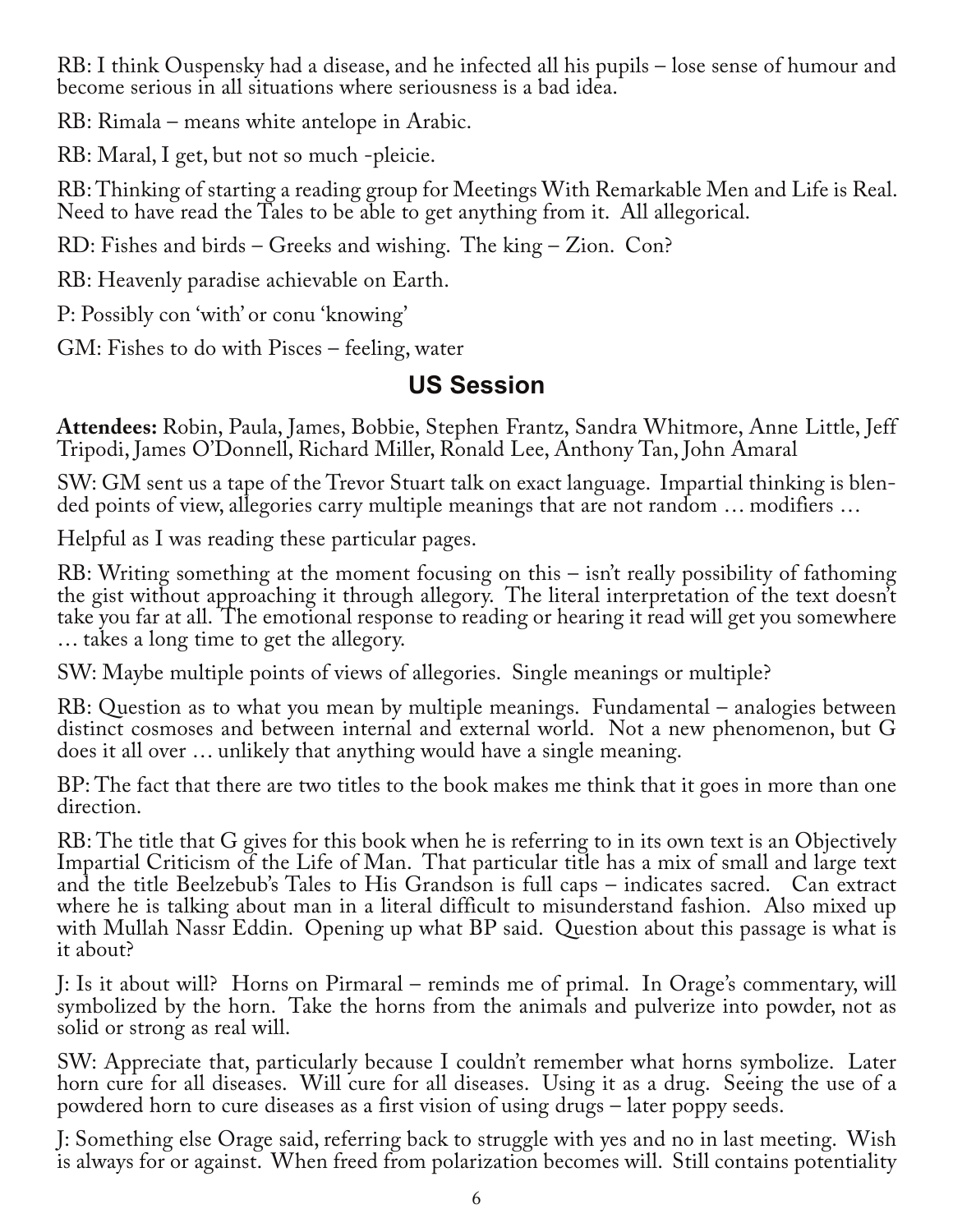… reason … two horns sprouting from the head, seat of will and reason.

RB: Pirmaral. Maral is a red deer. Pir – Sufi honorific for Sufi master. Hunting Pirmarals – if they were after deer horns, didn't need to hunt them. Fall off every year. Implication that these people – brought their families along – seeking something spiritual, if something is at a high level will be degraded and taking what they are hunting to meaningless levels – what human beings do every time.

SF: Sea of Beneficence – higher emotional center. First Akhaldans didn't know what to do when they became aware Atlantis might be sinking. Discovers place like Eden. Higher emotional center would be refuge for loss of essence. Poppy chewing – way that bliss might be connected with spiritual development becomes an end in itself rather than something higher. Causes everything to degrade and lose touch with basic tasks in this world – blissed out.

J: Beneficence. Good deed. Is this the Persian Gulf ?

RB: It is a mystery. At one of the A&E Conferences map and Sea of Beneficence in center of Gobi Desert. There are lakes around there, but not anything. And difficult to find two rivers… Natural to associate with Tigris and Euphrates, but 1000s of miles away – not even close.

J: G eating a boiled potato … first question was 'what is suffering' – not physical pain but suf‐ fering that weighs on feelings and mind. In general everyone suffers … yours is mechanical. 2 rivers: in 1 suffering conscious ... to get to  $2<sup>nd</sup>$  river must leave everything behind.

RB: In the last chapter of the book  $-2$  rivers running adjacent and in a lecture he gave somewhere. He doesn't appear to be describing one river of mechanical suffering and another of consciousness here. More like Tigris and Euphrates, bringing plenty …

JT: Made me think of Hindu …

RB: Naria means river in Farsi or Arabic. Can also mean fiery.

SW: Freak. One meaning was drug-user.

J: Freak. Bold man or warrior in German

BP: Sudden change of mind.

SF: This drug has something to do with kundabuffer – everything turns into its opposite – p214

J: Seemed to be a habit of Persians to smoke or ingest opium.

RB: Not surprising – on border of Afghanistan.

J: There were government shops in Pakistan where you could go and buy it.

RB: Akhaldan means container of consciousness.

Earthquake connected with activity of Sun. Caused by electric discharge – same for volcanic eruption. G may have known these things. Only reason to observe …

RB: Astrosovor – sovor is someone who knows – professor, expert.

R: p208 – grinding up of Pirmaral horns. Someone invented that these horns cured things … illusory directing factor that stemmed from this … seems significant.

RM: Placebo effect. Very powerful. Positive affirmation – believing in things.

SW: and what is called their waking existence.

J: Seems like it is to do with will or lack of will.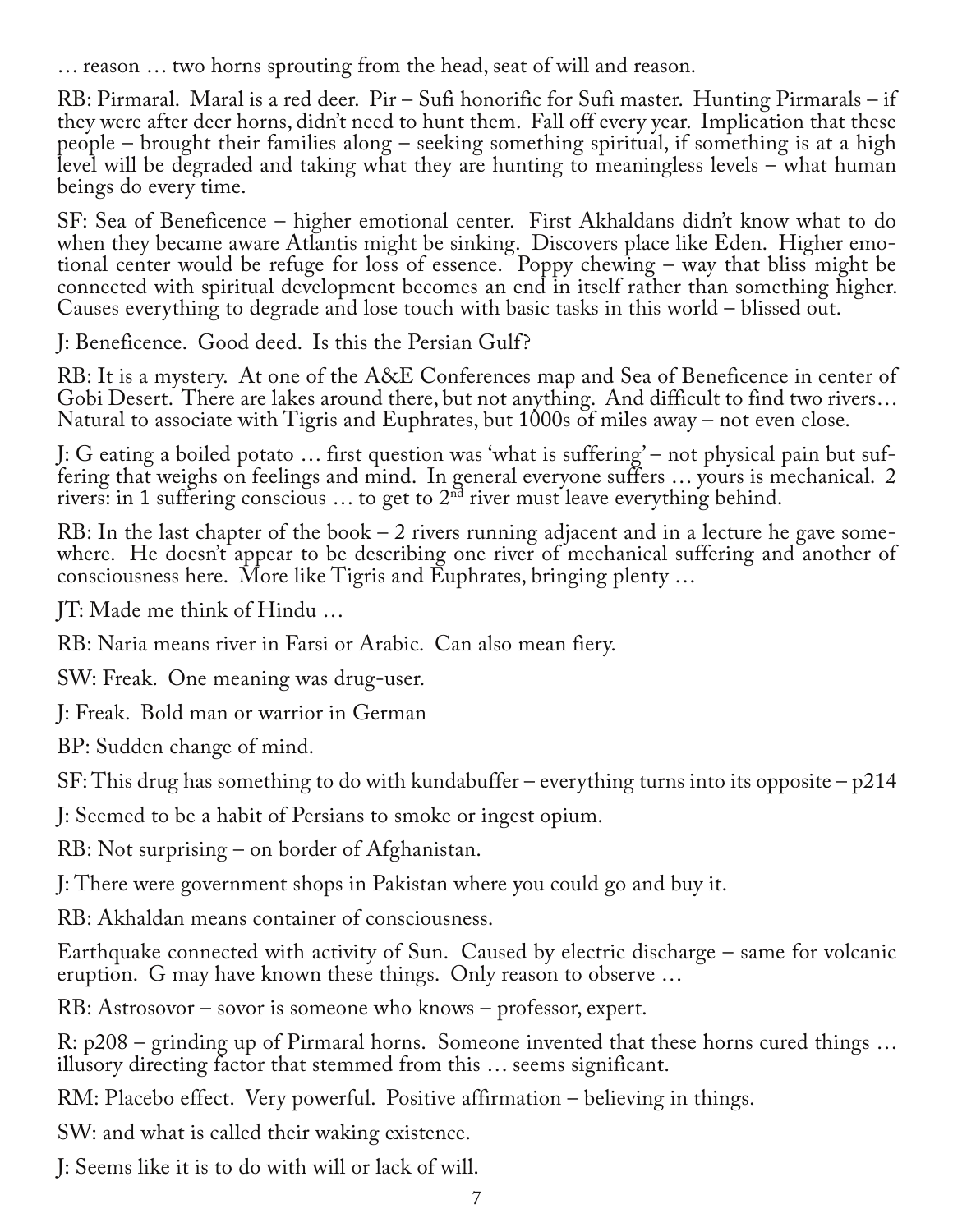SW: Horns symbolize … Beelzebub's transformation

AT: Akhal – mind, intellect and reason in Malay language.

RB: That aligns. Dan is container or vehicle from Farsi.

J: Are there many Arabic roots to the words?

RB: G spoke Arabic and Farsi and probably more and greater depth than English. Farsi was language that J Rumi wrote. Common words in Arabic and Farsi. Go first to Armenian and Russian, then after to Farsi, Arabic, English, French, Dutch, German. Occasional from Serbo-Croat language. Yiddish occasionally. Never found anything in Tibetan. Very little Chinese, but Chi is obviously a reference.

RB: The Reason of what is called their 'waking-existence' – in most people is the formatory apparatus. If they are told something different can change their mind very quickly. Can have different opinion every day of the week. Seems human beings use position of authority to in‐ vent their own stuff.

RM: Religious doctrine and people who are taking Opium – Marxism the Opium of the masses. Ordinary suggestibility and believe anything anyone says.

RB: Gulgulian – interesting word – Gul is Farsi word for Rose. Gulgulian which is the name for Opium is Rosesroses. Just been to Tikliamish and they are slaughtering 2 brained beings everywhere and in Maralpleicie there is a lack of enthusiasm for slaughtering 2 brained beings. What is mentioned is Opium – which is the slaughtering of 2 brained beings because it paralyses the emotional center.

RM: Went to a farm event years ago and there was a bull there and was told not to touch the horn because it was sensitive. Not sure if it is related.

RB: Bull keeps its horns forever.

SF: Trying to put 2 descents together – first minimising importance of 2 of the centers and in this chapter, if a Pirmaral was a holy being, what the freaks did was take a part and grind into a powder – extremely artificial – for people who fell ill. People who appear to be insane … just take this. Happens on continent of Atlantis, so what does that mean. To make this artificial powder, leaves out the nourishment of the whole being, hunted to extinction. Became this ano‐ dyne, instead of something that could enable them to wake up.

RB: If you experience Christianity in a particular way has a profound effect, but if you simplify for the masses, becomes formatory and mechanical behaviour – killed it, hunted to death.

J: Real will – will of I should be independent – horns represent will. All will is always for or against, all will is willy-nilly. Disease – means want of ease.

SW: p213 – will of Fate

RB: Konuzion: Zion possibly Earthly paradise. Conu open to debate. Con from Latin? With.

BP: In Turkish Conu means topic

J: Geographic association with Mesopotamia – Akhaldan and Acadian culture?

RB: When it comes to geography and G's behaviour as an author - often switches and leaves<br>what he has stated previously. Trust the allegorical, not literal. Talks about Buddha and thousands of years away from when he actually was – happy to do that. Difficult to know whether taking one idea and overlaying on another.